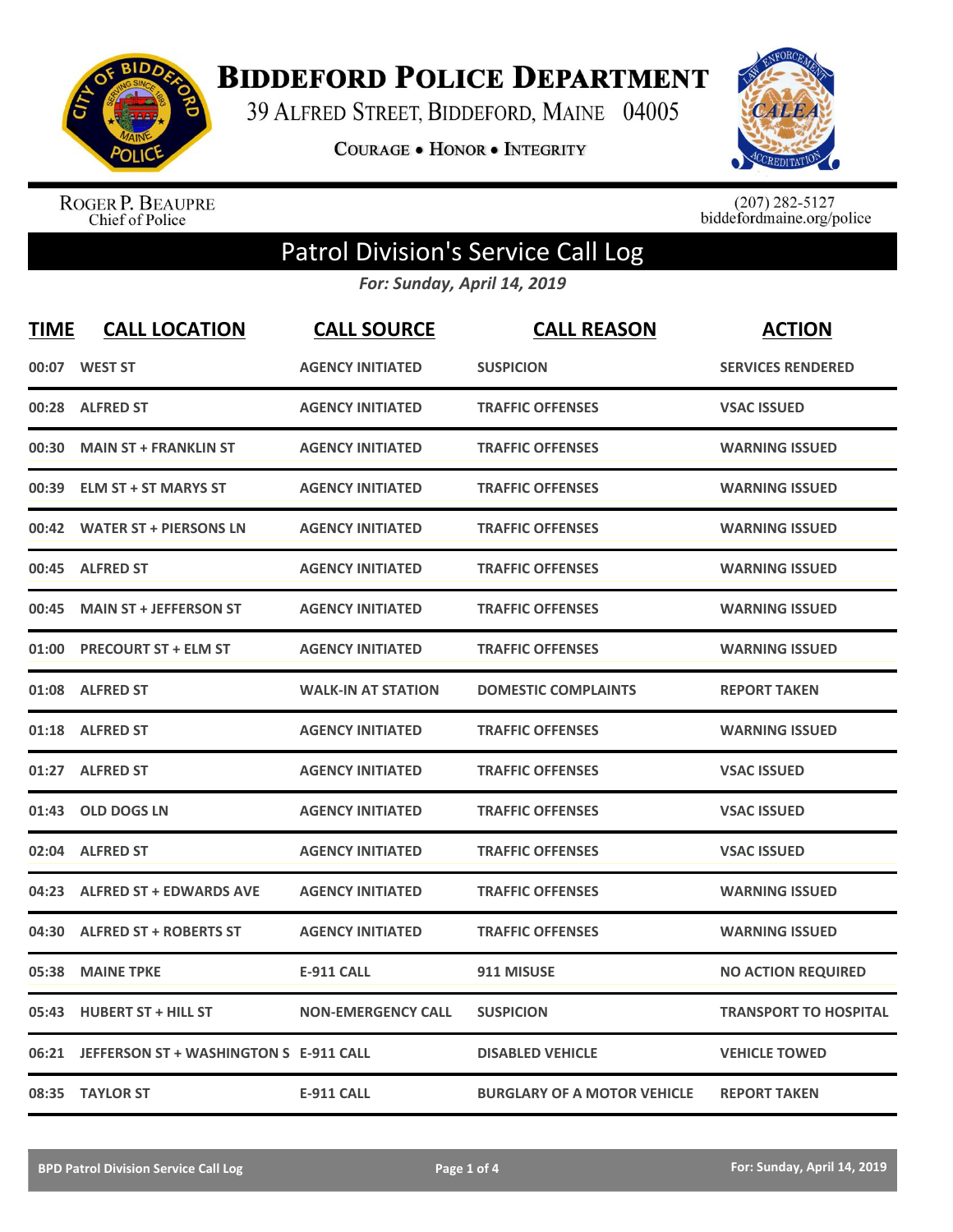| <b>TIME</b> | <b>CALL LOCATION</b>                          | <b>CALL SOURCE</b>                | <b>CALL REASON</b>                                                    | <b>ACTION</b>               |
|-------------|-----------------------------------------------|-----------------------------------|-----------------------------------------------------------------------|-----------------------------|
|             | 09:11 SULLIVAN ST                             | <b>NON-EMERGENCY CALL</b>         | <b>ANIMAL COMPLAINT</b>                                               | <b>SERVICES RENDERED</b>    |
|             | 09:23 MARBLEHEAD LN                           | <b>AGENCY INITIATED</b>           | <b>ARTICLES LOST/FOUND</b>                                            | <b>SERVICES RENDERED</b>    |
|             | 09:26 ALFRED ST                               | <b>NON-EMERGENCY CALL</b>         | <b>INSPECTION PERMIT</b>                                              | <b>SERVICES RENDERED</b>    |
|             | 09:49 COMMODORE DR                            | <b>NON-EMERGENCY CALL</b>         | <b>BURGLARY OF A MOTOR VEHICLE</b>                                    | <b>REPORT TAKEN</b>         |
|             | 09:58 BEACON AVE                              | <b>NON-EMERGENCY CALL</b>         | <b>BURGLARY OF A MOTOR VEHICLE</b>                                    | <b>REPORT TAKEN</b>         |
|             | 10:27 ELM ST                                  | <b>NON-EMERGENCY CALL</b>         | <b>DISTURBANCE / NOISE</b>                                            | <b>REPORT TAKEN</b>         |
|             | 11:10 CHERRY LN                               | <b>AGENCY INITIATED</b>           | <b>PAPERWORK</b>                                                      | <b>NEGATIVE CONTACT</b>     |
|             | 11:14 WATER ST + HIGH ST                      | <b>AGENCY INITIATED</b>           | <b>TRAFFIC OFFENSES</b>                                               | <b>WARNING ISSUED</b>       |
|             | 11:15 MEMORIAL DR                             | <b>E-911 CALL</b>                 | 911 MISUSE                                                            | <b>WARNING ISSUED</b>       |
|             | 11:39 DARTMOUTH ST                            | <b>E-911 CALL</b>                 | 911 MISUSE                                                            | <b>NEGATIVE CONTACT</b>     |
|             | 11:49 BRADBURY ST                             | <b>NON-EMERGENCY CALL</b>         | <b>DISTURBANCE / NOISE</b>                                            | <b>WARNING ISSUED</b>       |
|             | 12:05 KING ST                                 | <b>AGENCY INITIATED</b>           | <b>PAPERWORK</b>                                                      | <b>PAPERWORK SERVED</b>     |
|             | 12:06 LINCOLN ST + ELM ST                     | <b>AGENCY INITIATED</b>           | <b>TRAFFIC OFFENSES</b>                                               | <b>WARNING ISSUED</b>       |
|             | <b>12:19 MAIN ST</b>                          | <b>AGENCY INITIATED</b>           | <b>TRAFFIC OFFENSES</b>                                               | <b>WARNING ISSUED</b>       |
|             | 12:33 SULLIVAN ST                             | <b>E-911 CALL</b>                 | <b>VIOL OF BAIL CONDITIONS</b>                                        | <b>CITATION ISSUED</b>      |
|             | <b>CHARGE: VIOLATING CONDITION OF RELEASE</b> |                                   | OFFENDER: JONATHAN BENIDICT DOWD  AGE: 27  RESIDENT OF: BIDDEFORD, ME |                             |
|             | 13:02 ADAMS ST                                | <b>RADIO</b>                      | <b>SUSPICION</b>                                                      | <b>SERVICES RENDERED</b>    |
|             | 13:19 CROSS ST                                | <b>WALK-IN AT STATION</b>         | <b>SUSPICION</b>                                                      | <b>SERVICES RENDERED</b>    |
|             | 13:21 OAK ST                                  | <b>NON-EMERGENCY CALL</b>         | <b>HARASSMENT</b>                                                     | <b>SERVICES RENDERED</b>    |
|             | 13:37 ALFRED ST                               | AGENCY INITIATED TRAFFIC OFFENSES |                                                                       | <b>CITATION ISSUED</b>      |
|             | <b>CHARGE: FAILURE TO REGISTER VEHICLE</b>    |                                   | OFFENDER: GREGORY J DWELLEY  AGE: 72  RESIDENT OF: HOLLIS CENTER, ME  |                             |
|             | 13:59 JEFFERSON ST                            | E-911 CALL                        | <b>ASSAULT</b>                                                        | <b>FIELD INTERVIEW</b>      |
|             | 14:13 BOULDER WAY                             | E-911 CALL                        | <b>DISTURBANCE / NOISE</b>                                            | <b>WARNING ISSUED</b>       |
|             | 15:07 ANDREWS RD                              | <b>E-911 CALL</b>                 | 911 MISUSE                                                            | <b>NO ACTION REQUIRED</b>   |
|             | 15:25 CHERRY LN                               | <b>AGENCY INITIATED</b>           | <b>PAPERWORK</b>                                                      | <b>PAPERWORK NOT SERVED</b> |
|             | 15:26 POOL ST                                 | <b>NON-EMERGENCY CALL</b>         | <b>MOTOR VEHICLE THEFT</b>                                            | <b>REPORT TAKEN</b>         |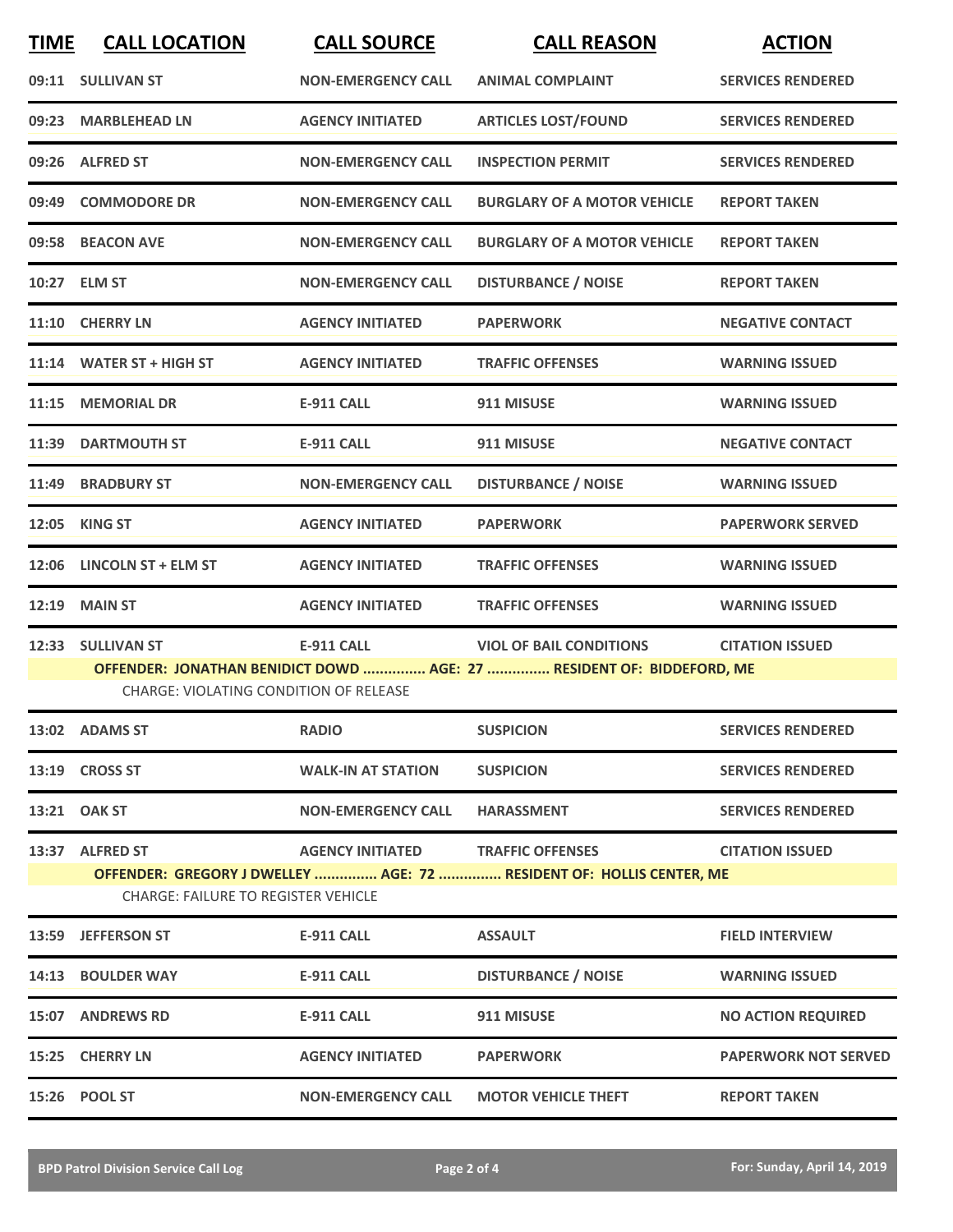## **TIME CALL LOCATION CALL SOURCE CALL REASON ACTION**

**15:55 GUINEA RD AGENCY INITIATED TRAFFIC OFFENSES CITATION ISSUED**

**OFFENDER: ROBERT STEPHEN GRANT ............... AGE: 30 ............... RESIDENT OF: OLD ORCHARD BEACH, ME** CHARGE: MOTOR VEHICLE SPEEDING: 30+ MPH OVER SPEED LIMIT

|       | 16:10 GRANITE ST                                                    | <b>AGENCY INITIATED</b>   | <b>PAPERWORK</b>                   | <b>PAPERWORK NOT SERVED</b>  |  |  |
|-------|---------------------------------------------------------------------|---------------------------|------------------------------------|------------------------------|--|--|
|       | <b>16:11 GRANITE ST</b>                                             | <b>AGENCY INITIATED</b>   | <b>PAPERWORK</b>                   | <b>PAPERWORK NOT SERVED</b>  |  |  |
|       | 16:26 SOUTH ST + VILLAGE LN                                         | <b>AGENCY INITIATED</b>   | <b>TRAFFIC OFFENSES</b>            | <b>WARNING ISSUED</b>        |  |  |
|       | 16:29 ALFRED ST                                                     | <b>E-911 CALL</b>         | 911 MISUSE                         | <b>NO ACTION REQUIRED</b>    |  |  |
|       | 16:34 ALFRED ST                                                     | <b>E-911 CALL</b>         | 911 MISUSE                         | <b>NO ACTION REQUIRED</b>    |  |  |
|       | 16:34 ELM ST                                                        | <b>WALK-IN AT STATION</b> | <b>BURGLARY OF A MOTOR VEHICLE</b> | <b>REPORT TAKEN</b>          |  |  |
|       | 16:39 STATE ST                                                      | <b>AGENCY INITIATED</b>   | <b>PAPERWORK</b>                   | <b>PAPERWORK NOT SERVED</b>  |  |  |
|       | 16:48 WESLEY DR                                                     | <b>NON-EMERGENCY CALL</b> | <b>TRESPASSING</b>                 | <b>SERVICES RENDERED</b>     |  |  |
| 16:56 | <b>PIERSONS LN</b>                                                  | <b>E-911 CALL</b>         | <b>ANIMAL COMPLAINT</b>            | <b>REFERRED OTHER AGENCY</b> |  |  |
|       | 17:42 SOUTH ST + OLD HOLLIS RD                                      | <b>AGENCY INITIATED</b>   | <b>TRAFFIC OFFENSES</b>            | <b>VSAC ISSUED</b>           |  |  |
|       | 17:49 LINCOLN ST                                                    | <b>E-911 CALL</b>         | 911 MISUSE                         | <b>NO ACTION REQUIRED</b>    |  |  |
|       | 18:22 ALFRED ST                                                     | <b>NON-EMERGENCY CALL</b> | <b>ARTICLES LOST/FOUND</b>         | <b>SERVICES RENDERED</b>     |  |  |
| 18:29 | WEST ST + WESTWOOD DR                                               | <b>AGENCY INITIATED</b>   | <b>TRAFFIC OFFENSES</b>            | <b>WARNING ISSUED</b>        |  |  |
|       | 18:43 ALFRED ST + LAMBERT ST                                        | <b>AGENCY INITIATED</b>   | <b>TRAFFIC OFFENSES</b>            | <b>WARNING ISSUED</b>        |  |  |
|       | 18:53 LINCOLN ST                                                    | <b>E-911 CALL</b>         | 911 MISUSE                         | <b>CALL TRANSFERRED</b>      |  |  |
|       | 19:00 ELM ST                                                        | <b>NON-EMERGENCY CALL</b> | <b>ROAD RAGE</b>                   | <b>SERVICES RENDERED</b>     |  |  |
|       | 20:02 ALFRED ST                                                     | <b>AGENCY INITIATED</b>   | <b>TRAFFIC OFFENSES</b>            | <b>WARNING ISSUED</b>        |  |  |
|       | 20:59 BIDDEFORD GATEWAY CTR                                         | <b>E-911 CALL</b>         | <b>ROAD RAGE</b>                   | <b>SERVICES RENDERED</b>     |  |  |
|       | 21:07 FOSS ST + SUMMER ST                                           | <b>NON-EMERGENCY CALL</b> | <b>JUVENILE OFFENSES</b>           | <b>NEGATIVE CONTACT</b>      |  |  |
|       | 21:17 ALFRED ST                                                     | <b>WALK-IN AT STATION</b> | <b>COURT ORDERED CHECK IN</b>      | <b>SERVICES RENDERED</b>     |  |  |
|       | 21:34 MAIN ST + RAILROAD AVE                                        | <b>AGENCY INITIATED</b>   | <b>TRAFFIC OFFENSES</b>            | <b>WARNING ISSUED</b>        |  |  |
|       | 21:38 ELM ST                                                        | <b>AGENCY INITIATED</b>   | <b>TRAFFIC OFFENSES</b>            | <b>WARNING ISSUED</b>        |  |  |
|       | 22:14 ELM ST                                                        | <b>AGENCY INITIATED</b>   | <b>TRAFFIC OFFENSES</b>            | <b>CITATION ISSUED</b>       |  |  |
|       | OFFENDER: IAN CHRISTOPHER PAUL  AGE: 22  RESIDENT OF: BIDDEFORD, ME |                           |                                    |                              |  |  |
|       | <b>CHARGE: OPERATING WHILE LICENSE SUSPENDED OR REVOKED</b>         |                           |                                    |                              |  |  |